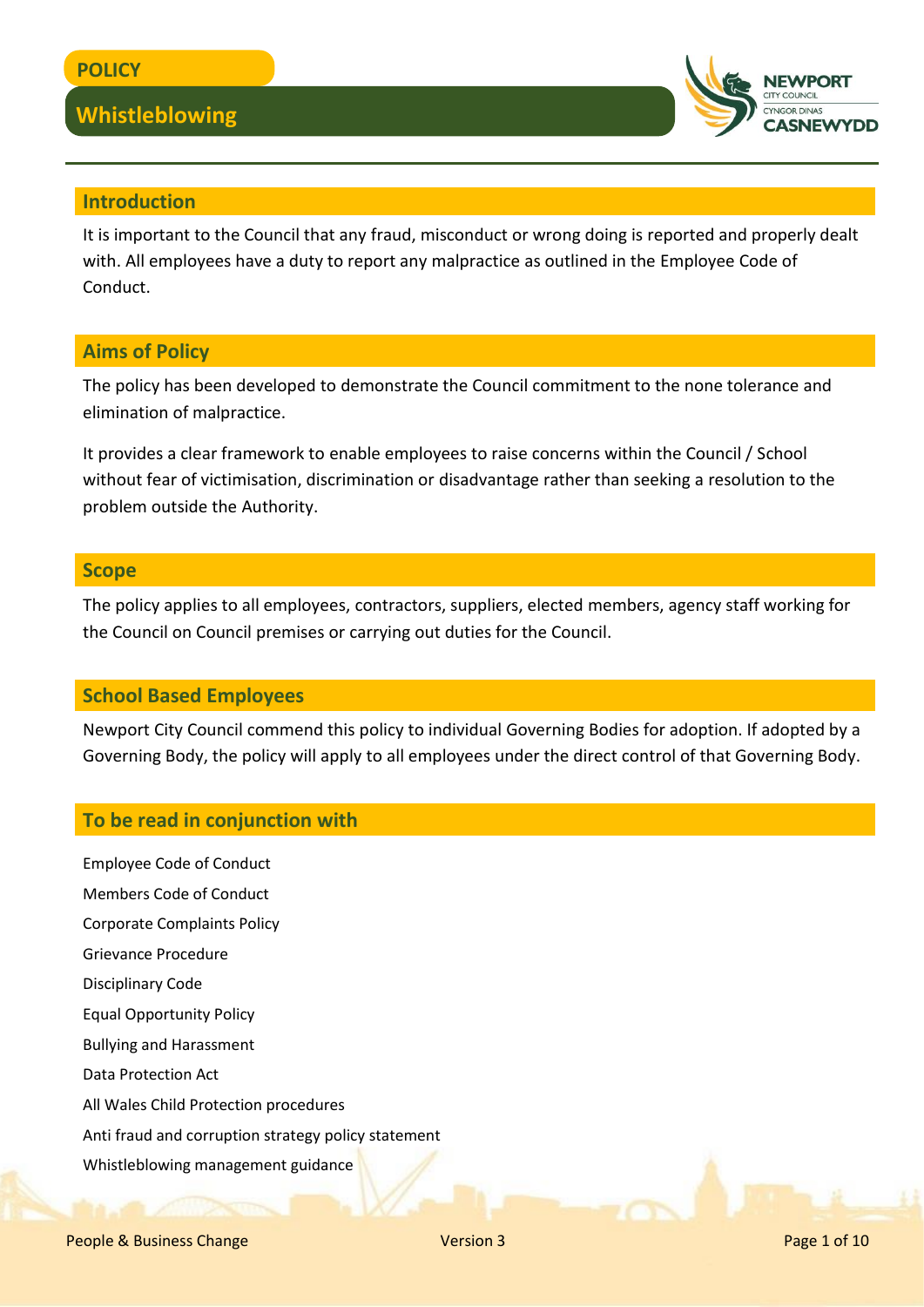

#### **Principles**

#### **WHISTLEBLOWING**

Whistleblowing is the raising of a concern, either within the workplace or externally, about a danger, risk, malpractice or wrongdoing which affects others.

This Policy is also available in Welsh. Should you wish for any process under this Policy to be conducted in Welsh please advise the relevant manager and this can be arranged.

#### **OUTLINE**

This policy seeks to:

- 1. Ensure that serious concerns are properly raised and addressed
- 2. Deter serious malpractice
- 3. Promote accountability throughout the Council / School
- 4. Avoid crisis management and public criticism
- 5. Support individuals in challenging bad practice without fear of recrimination, victimisation or harassment.

The policy does not cover:

1. An individual employment grievance. This should be referred to the Council's / School's Grievance Policy or other polices such as the Equal Opportunities Policy or the Bullying and Harassment Policy.

Health and Safety Matters: All employees have a legal obligation to report to a manager any work situation which represents a risk or danger to the Health and Safety of Council employees, colleagues or members of the public.

#### **POLICY**

#### **WHAT IS A QUALIFYING DISCLOSURE?**

The term 'qualifying disclosure' is used to describe information about any wrongdoing that an employee or other person may come across. It may be something that has happened, is happening or could happen in the future.

It could be in relation to:-

- 1. A criminal offence
- 2. A breach of legal obligations
- 3. A miscarriage of justice (criminal or civil not include the Council internal procedures)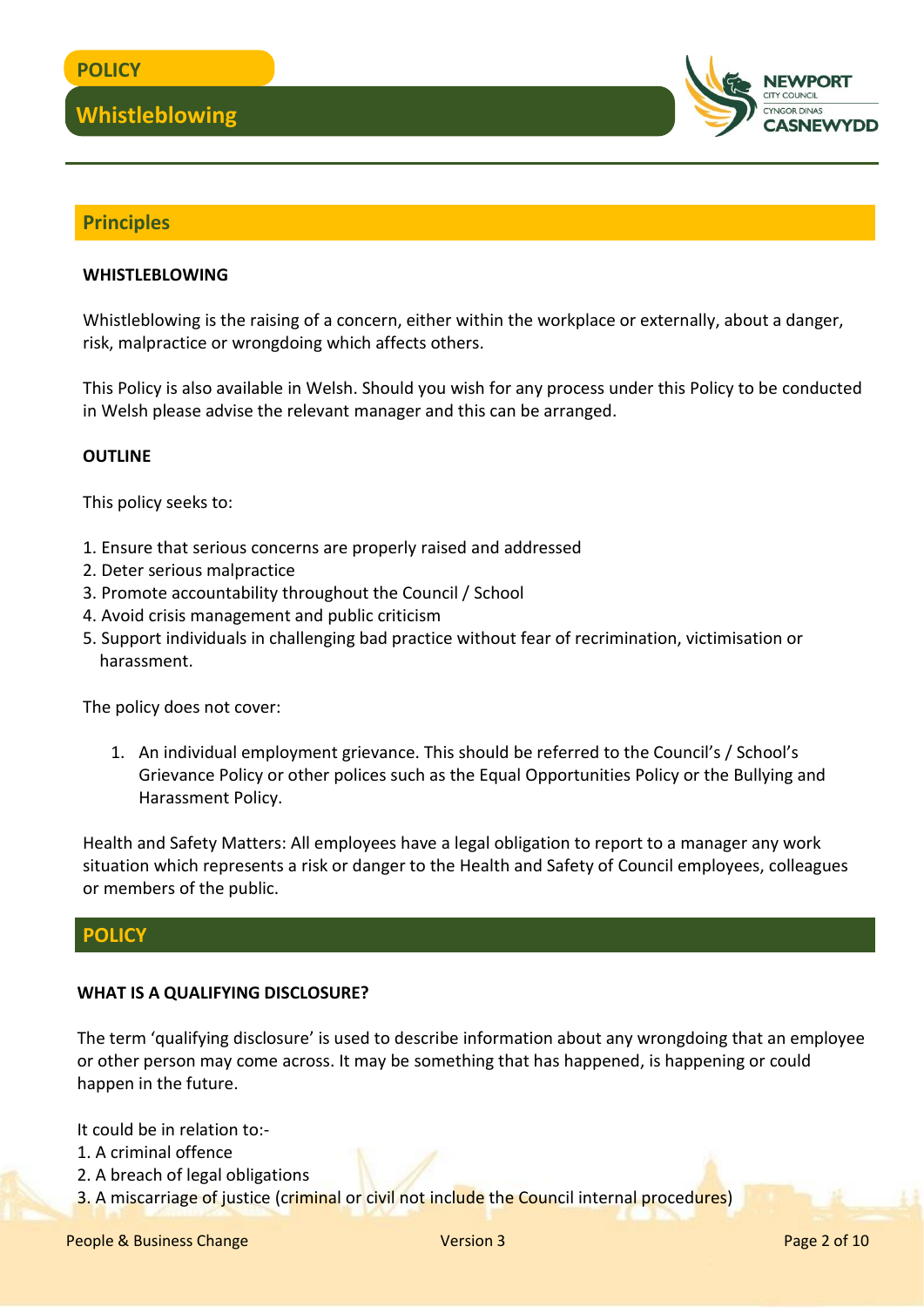

- 4. A danger to the Health and Safety of any person
- 5. Damage to the environment
- 6. Deliberate covering up of any information tending to show any of the above matters
- 7. Financial irregularity and concern

Examples of serious concerns that fall under this policy could include:

- 1. Mal-administration, as defined by the Public Services Ombudsman for Wales
- 2. Breach of or failure to implement or comply with any policy determined by the Council / School.
- 3. Failure to comply with appropriate professional standards.
- 4. Corruption or Fraud.
- 5. Actions likely to cause physical danger to any person, or to give rise to a risk of significant damage to property.
- 6. Failure to take reasonable steps to report and rectify any situation which is likely to give rise to a significant avoidable cost or loss of income to the Council / School or would otherwise seriously prejudice the Council / School.
- 7. Abuse of power, or the use of Council's / School's powers for any unauthorised or ulterior purpose.
- 8. Unfair discrimination in the Council's / School's employment practice or in the delivery of services.
- 9. Unsafe working practices, which could result in an adverse effect on the health & safety or welfare of an whistleblower, their colleagues, the general public or service users, which have not been dealt with adequately.
- 10. Physical, sexual, or other abuse or harassment. This may involve an employee, a child or a vulnerable adult.
- 11. Failure to rectify or take reasonable steps to report a matter likely to give rise to a significant and avoidable cost or loss of outcome to the Council / School
- 12. Actions that could be considered as serious abuse of Council / School time. This might include serious abuses involving internet usage, email, clocking systems, flexi systems, time sheets, unauthorised meetings, unauthorised work, use of council vehicles etc.

NOTE: This list is intended to illustrate the types of issues which may be raised, it is not comprehensive.

#### **SAFEGUARDS**

The Council / School recognises that the decision to report a concern can be a difficult one, not least because of the fear of reprisal from those responsible for the malpractice. Those who make an allegation in the public interest should have nothing to fear as they will be doing their duty to their employer, colleagues and the public. Employees who make disclosures are entitled to receive independent advice and a list of relevant organisations and their contact details are covered in Appendix 1 of this policy.

The Council / School will not tolerate any detriment suffered by a whistleblower, and if this occurs the action may result in disciplinary action being taken against such employees who cause this detriment. Examples of detriment (or disadvantage) may include failure to promote, denial of training, closer monitoring, ostracism, blocking access to resources, unrequested re-assignment or re-location, demotion,

People & Business Change Network 2012 12:00:00 Network 2012 12:00:00 Page 3 of 10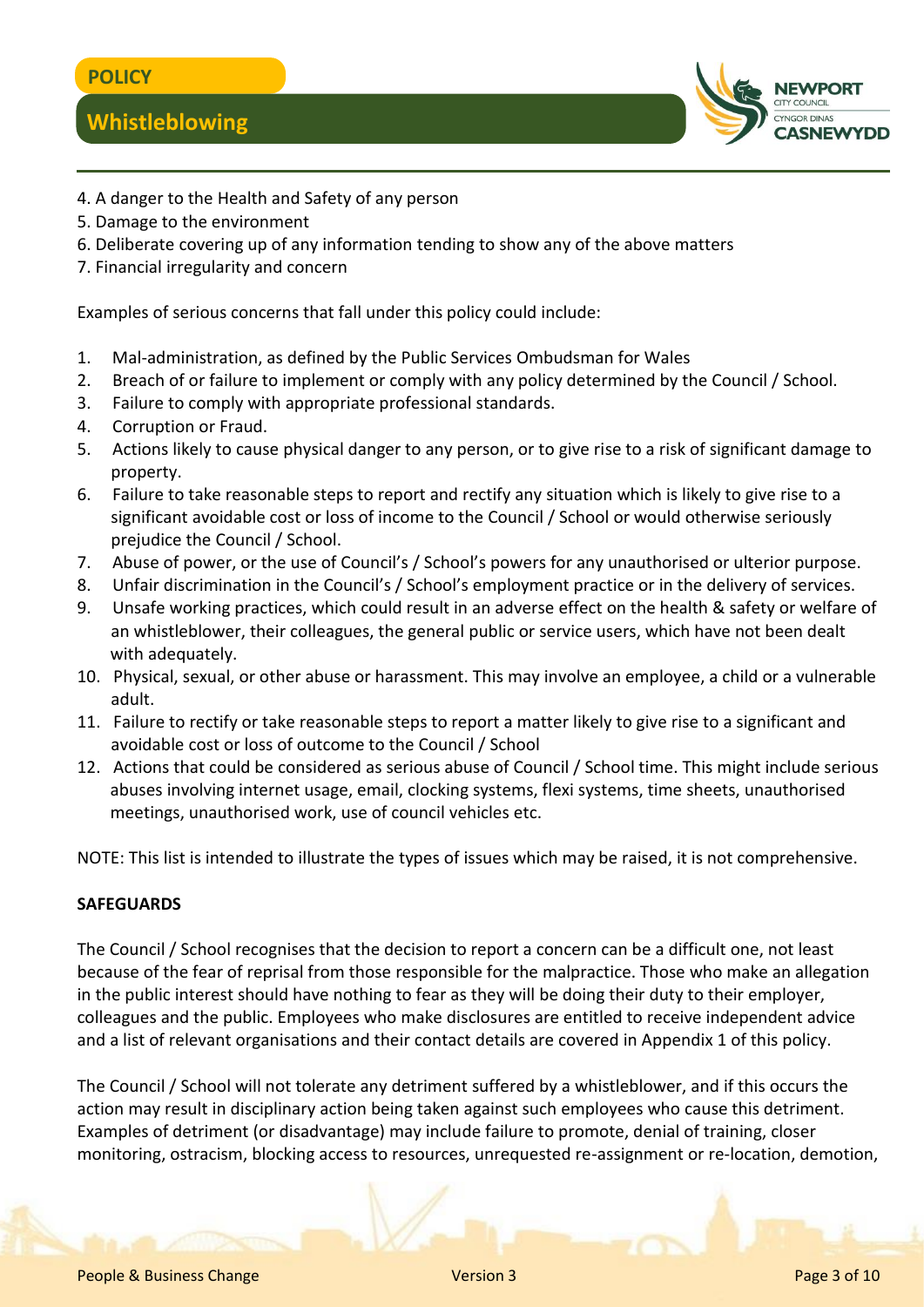

suspension, disciplinary sanction, bullying or harassment, victimisation, dismissal, failure to provide an appropriate reference, or failing to investigate a subsequent concern.

If an employee who makes a disclosure believes that they are suffering a detriment for having raised a concern, this should be reported to the Head of People and Business Change.

Those who express their concern in the public interest but their allegation is not confirmed by the investigation should not fear reprisal, as no action will be taken against them. If however, allegations are made which subsequently prove to have a malicious intent, then the matter will be treated seriously and could result in disciplinary action.

#### **EXPRESSING DISCLOSURES IN CONFIDENCE**

Whilst a qualifying disclosure is expected to have substance, it is not expected that the employee raising the disclosure will need to prove it is true. It is the responsibility of the investigating manager/officer.

All disclosures will be treated in confidence and every effort will be made to keep the identity confidential where the individual requests this, unless disclosure is required by law. Any identification of a whistleblower will only be with the consent of the individual.

In some circumstances, it may be necessary for the person to be prepared to come forward as a 'witness'. Should this be necessary then every effort will be made to limit the contacts with the whistleblower to maintain the level of confidentiality.

#### **ANNONYMOUS DISCLOSURES**

A worker raises a concern anonymously if he or she does not give his or her name at all. If this happens, the Council will assess the anonymous information as best it can to establish whether there is substance to the concern and whether it can be addressed. Clearly if no-one knows who provided the information it is not possible to reassure or protect them. This policy encourages individuals to put their name to the concern whenever possible.

The provisions of the Data Protection Act must be observed during the process, particularly in disclosure, use and processing of personal information.

#### **PROCEDURE**

#### **STEP ONE**

Disclosures are best raised in writing by completing the [Whistleblowing Report Form,](file:///C:/Users/cercas/Documents/HR-Whistleblowing-Report-Form.docx) otherwise the person can disclose to their immediate line manager. Where the disclosure relates to the line manager it is appropriate to raise the issue with a Head of Service / Headteacher.

If employees feel unable to speak to their line manager or Head of Service regarding their disclosure, they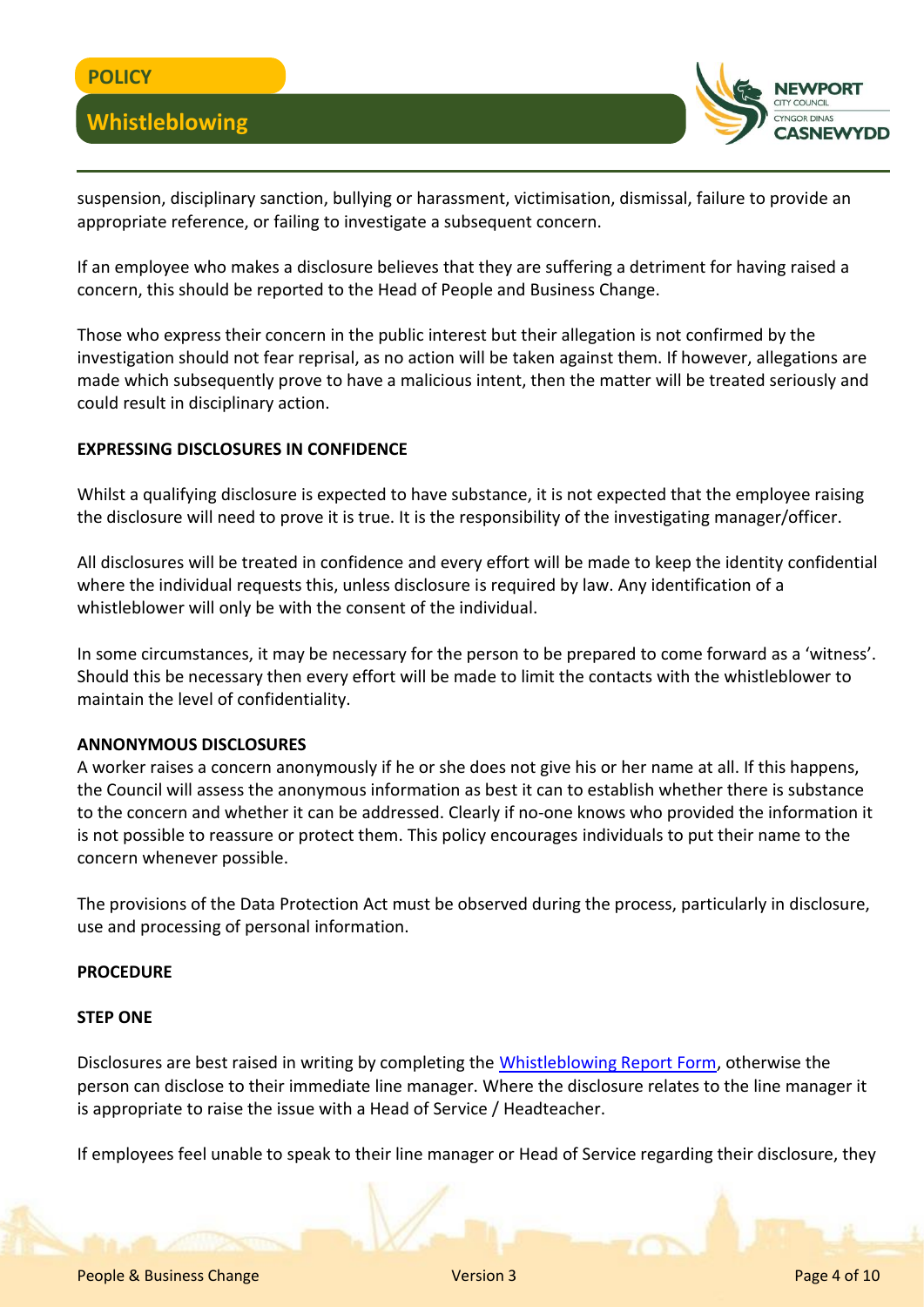

can contact the internal Whistleblowing Helpline on 01633 210428 (please note that this number will be manned by a member of the Human Resources department).

Individuals may be accompanied by their Trade Union representative or work colleague to any meetings/interviews.

Within 10 days of a disclosure being received, the manager will write to the person raising the issue, acknowledging that the disclosure has been received and indicating how the Council / School proposes to deal with the matter and an estimation of how long it will take to provide a final outcome.

Regular support and contact will continue to be provided and support will be reviewed as and when appropriate.

On conclusion of any investigation, the individual will be told the outcome of the investigation and what action has been done/proposed. If no action is to be taken, the reason for this will be explained. In addition matters raised may:

- 1. Be referred to the Police
- 2. Be referred to the External Auditor
- 3. Form the subject of an independent inquiry
- 4. Some concerns may be resolved as an agreed action without the need for investigation

Should it be found that the matters raised fall within an alternative policy, e.g. the disciplinary policy the individual will be made aware that the matter is being forwarded to the appropriate person within the Council / School.

In the case of any information which is raised in the course of a disciplinary investigation, the Investigating Officer will investigate this in line with the Council's / School's Disciplinary Code If the information is disclosed after a decision has been made to hold a disciplinary hearing and is raised by way of defence, the relevant disclosure will form part of the consideration of the Disciplining Officer / Disciplinary panel.

If the disclosure concerns a health and safety issue then the Investigating Officer may take steps to protect the health, safety and well-being of any person or to protect the property of the Council / School or of any person for whom the Council / School has a statutory duty of care, and to secure that such action is taken.

In schools the Chief Education Officer and Head of People and Transformation would advise the Chair of Governors of the process to be followed.

#### **STEP TWO**

If the individual is unhappy with the response, outcome or the handling of the issue, the matter should be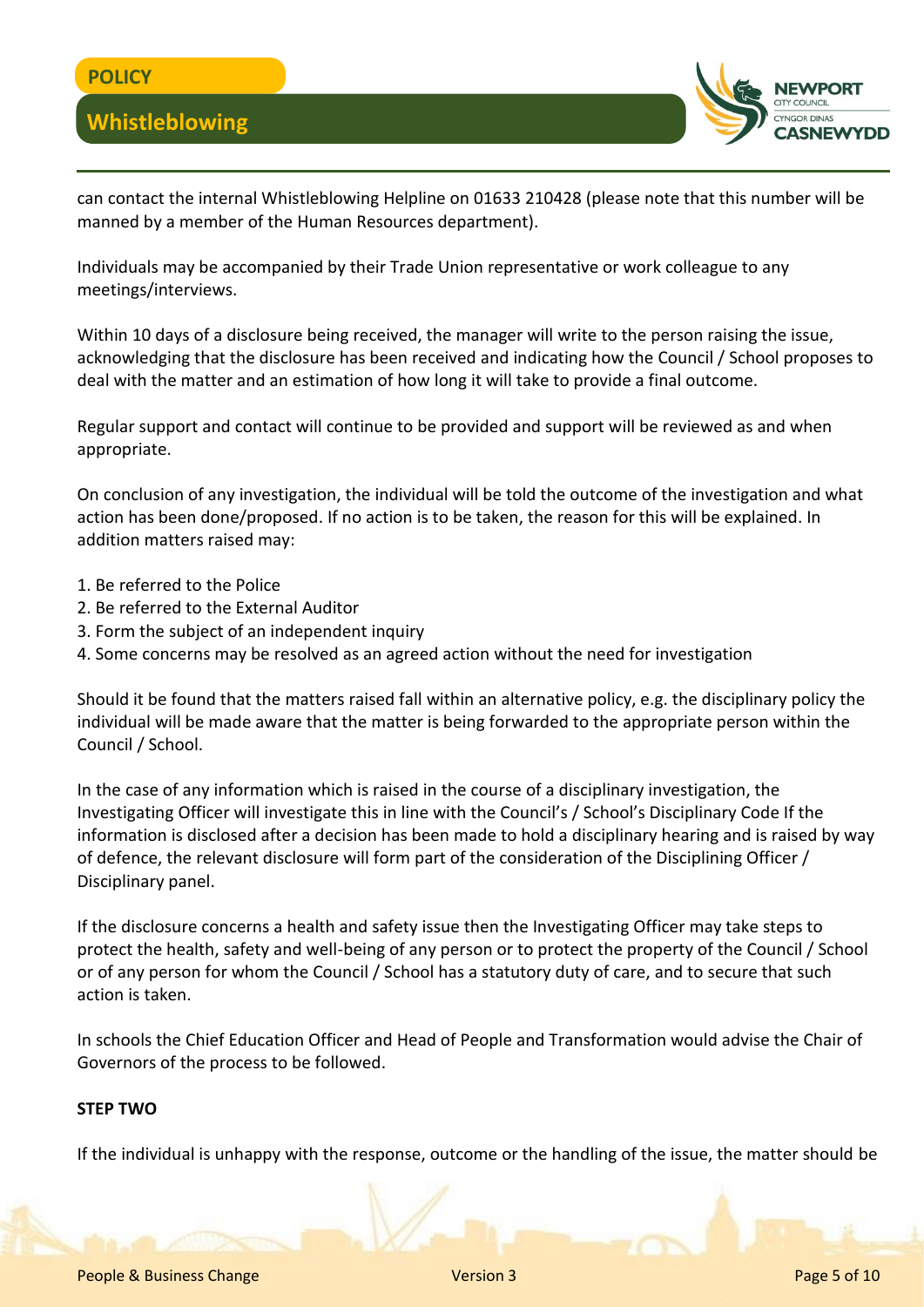

raised with a Corporate Director / Headteacher (or Chair of Governors where the outcome has been provided by the Headteacher), adopting the grievance procedure as the most appropriate mechanism.

#### **STEP THREE**

Where the individual believes there is a need to take the matter outside the Council / School, they should ensure they do not disclose confidential information unless that disclosure is privileged and relevant to the concern raised. Anyone proposing external disclosure should seek independent legal advice or contact the Public Concern at Work organisation. Please see Appendix 1 for further information on external organisations providing advice and support on whistleblowing. In addition Legislation sets out a number of bodies to which qualifying disclosures (Concerns) can be made:

- 1. HM Revenue & Customs<https://www.gov.uk/government/organisations/hm-revenue-customs>
- 2. Financial Services Authority<https://www.fca.org.uk/>
- 3. Office of Fair Trading<https://www.gov.uk/government/organisations/office-of-fair-trading>
- 4. Health and Safety Executive<https://www.hse.gov.uk/>
- 5. Environment Agenc[yhttps://www.gov.uk/government/organisations/environment-agency](https://www.gov.uk/government/organisations/environment-agency)

#### **EMERGENCY SITUATIONS**

If the individual believes that the malpractice must be dealt with immediately either because it concerns a health and safety issue or concerns children or vulnerable adults, immediate contact should be made to a manager on the list below. The risk or the urgency should be explained in sufficient detail and accuracy to ensure that the person receiving the report understands what the harm or risk is and whom or what needs to be protected.

The written disclosure should be completed as quickly as possible following a verbal report being made.

#### **Normal Working Hours**

| <b>Contact Manager</b>                    | If not appropriate go to 2 |
|-------------------------------------------|----------------------------|
| Contact Senior Manager /                  | If not appropriate go to 3 |
| Headteacher                               |                            |
| Contact the Whistleblowing   01633 210428 |                            |
| Helpline                                  |                            |

#### **Contacts for reporting special disclosures relating to:**

| Disclosure about                        | <b>Contact</b>                                  | <b>Details</b> |
|-----------------------------------------|-------------------------------------------------|----------------|
| <b>Members</b>                          | Monitoring Officer (Head of Law &<br>Standards) | 01633 656656   |
| Governors or<br><b>Governing Bodies</b> | <b>Chief Education Officer</b>                  | 01633 656656   |

People & Business Change Network 2012 12:00:00 Network 2012 12:00:00 Page 6 of 10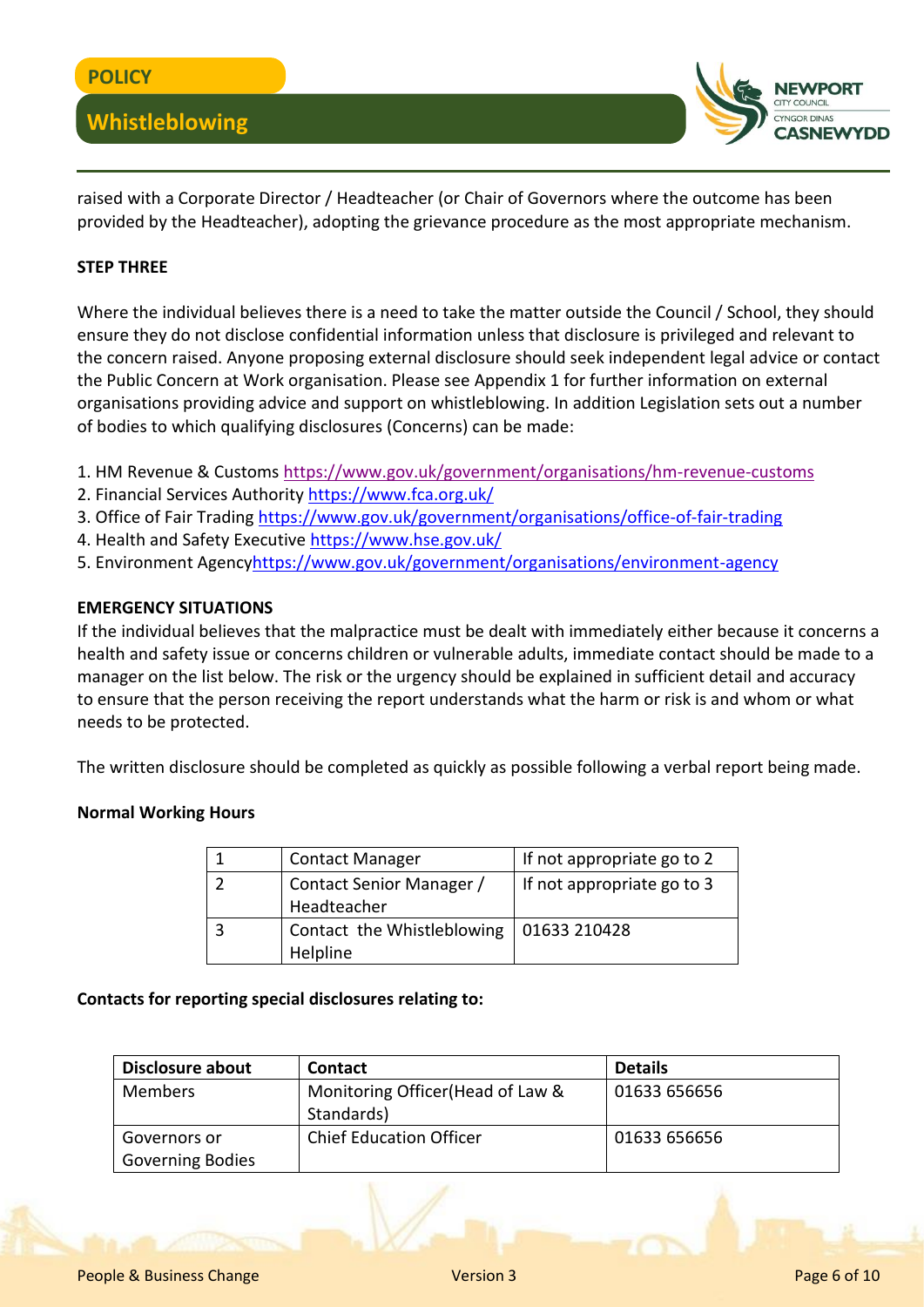



| Children                 | Designated Complaints Officer for | 01633 656656 (office hours) |
|--------------------------|-----------------------------------|-----------------------------|
|                          | <b>Social Services</b>            |                             |
| Child in a school        | <b>Chief Education Officer</b>    | 01633 656656                |
| <b>Vulnerable Adults</b> | Principal Officer -               | 01633 656656                |
|                          | <b>POVA</b>                       |                             |

#### **Effective monitoring of the Policy**

- This policy will be the responsibility of the Corporate HR Manager to annually review, ensuring legal compliance and best practice.
- The HR service will be responsible for recording and reporting on whistleblowing incidents and numbers of cases will be provided in the annual report.
- The effectiveness of the policy will be reported to the Council's Scrutiny Committee on an annual basis with steps for making improvements identified where appropriate.
- Periodic audits of the effectiveness of whistleblowing arrangements will be undertaken, including

a) a record of the number and types of concerns and the outcomes of investigations

- b) feedback from individuals who have used the arrangements
- c) any complaints of victimisation
- d) any complaints of failures to maintain confidentiality
- e) any relevant litigation

f) a review of staff awareness, trust and confidence in the arrangements

 The audits will be reportable to the Council's Scrutiny Committee and the terms of reference outlined in a to f above will be reviewed as appropriate by the Board.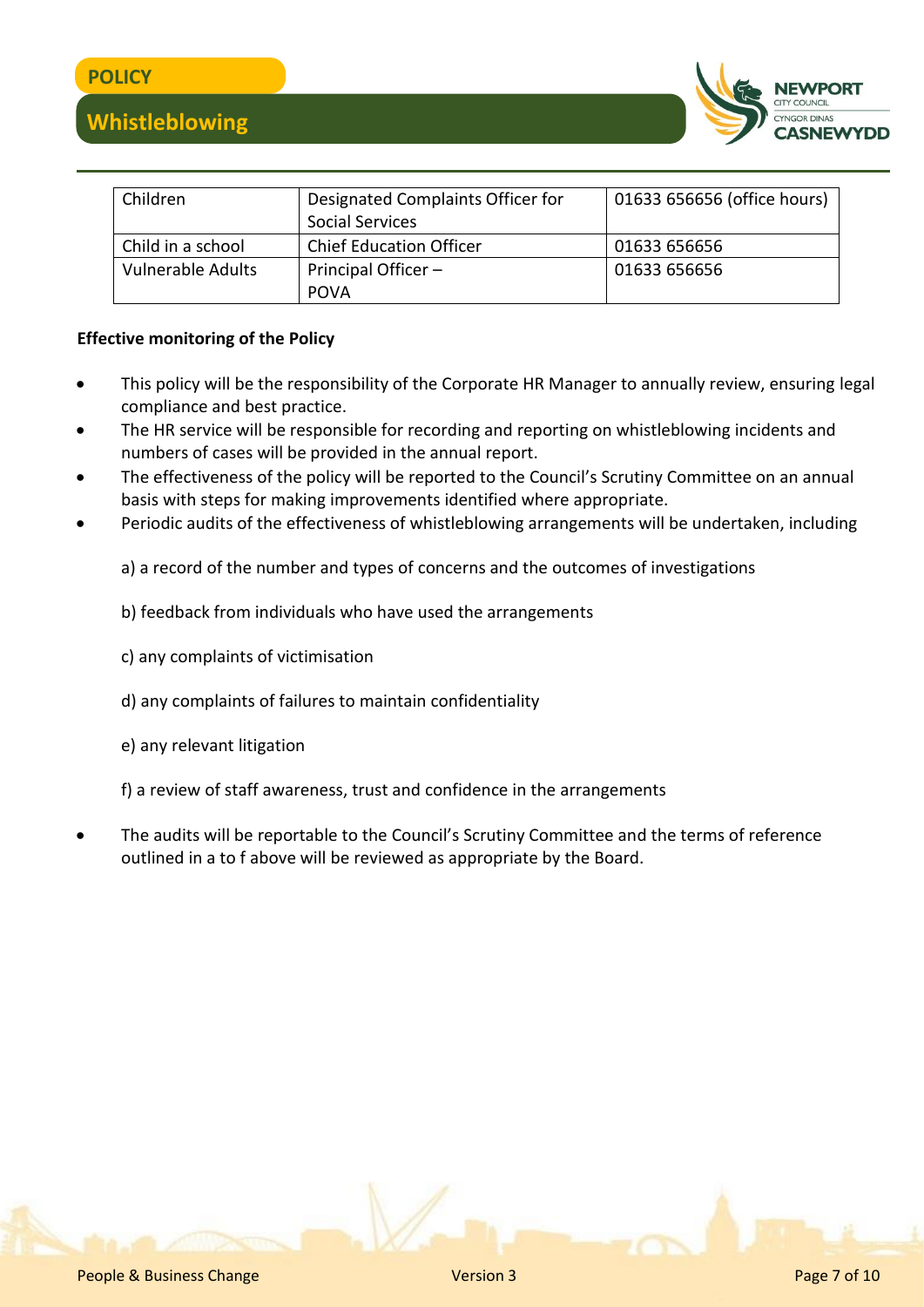

APPENDIX 1: External contacts regarding whistleblowing

More information on whistleblowing can be found on the GOV.UK website: [www.gov.uk/whistleblowing](http://www.gov.uk/whistleblowing)

ACAS: Call 0300 123 1100 for free support and advice or to check your workplace policies and practices. The Acas Helpline provides free and impartial advice for employers, employees and representatives on a range of employment relations, employment rights, HR and management issues. The helpline is available Monday-Friday: 8am-8pm and Saturday 9am-1pm

Public Concern at Work, the Whistleblowing Charity, is the leading authority in the field. They aim to protect society by encouraging workplace whistleblowing and can be contacted on their website and via social media sites Facebook and Twitter.

www.pcaw.org.uk 020 7404 6609 https://www.facebook.com/publicconcernatwork <https://twitter.com/WhistleUK>

The Auditor General for Wales: contact about the proper conduct of public business; value for money, fraud and corruption in public bodies in Wales

PIDA Officer The Auditor General for Wales 24 Cathedral Road Cardiff CF11 9LJ Tel: 01244 525980 E-mail: whistleblowing@wao.gov.uk <https://www.audit.wales/>

Children's Commissioner for Wales about matters relating to the rights, welfare and interests of children in Wales.

Children's Commissioner for Wales Oystermouth House Phoenix Way Llansamlet Swansea SA7 9FS Tel: 01792 765600 Fax: 01792 765601 Email: post@childcomwales.org.uk <https://www.childcomwales.org.uk/>

The Information Commissioner about compliance with the requirement of legislation relating to data

People & Business Change Network 2012 12:00:00 Network 2012 12:00:00 Page 8 of 10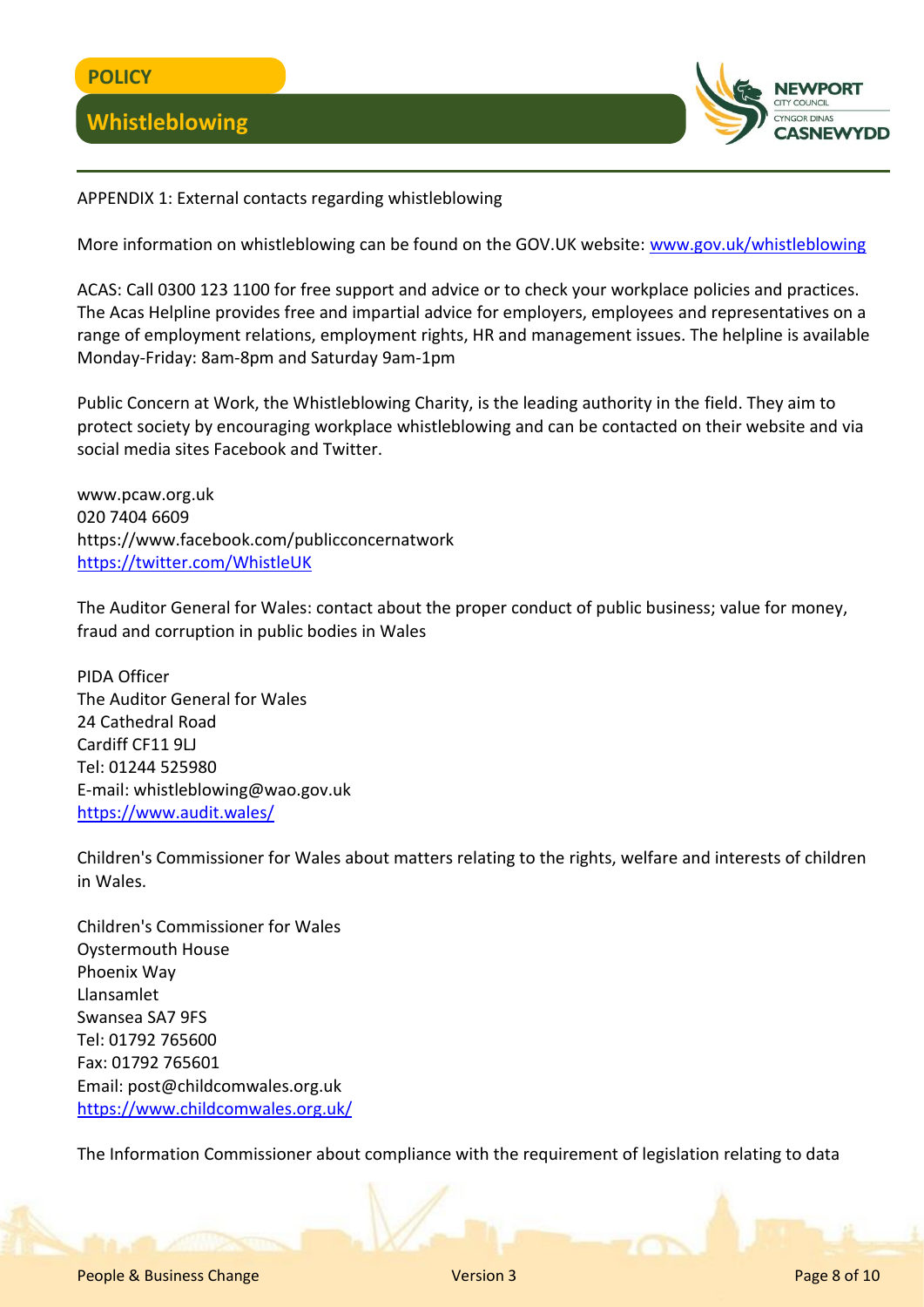

protection and to freedom of information.

The Office of the Information Commissioner Wycliffe House Water Lane Wilmslow, SK9 5AF Tel: 0303 123 1113 Email: casework@ico.gsi.gov.uk <https://ico.org.uk/>

The Health and Safety Executive about health or safety of individuals at work or the health and safety of the public that is work-related, in connection with those industries and work activities for which HSE is the enforcing authority.

Health and Safety Executive Tel: 0300 003 1647 Online form: http://www.hse.gov.uk/contact/raising-your-concern.htm <https://www.hse.gov.uk/>

Public Services Ombudsman for Wales about breaches by a member or co-opted member of a relevant authority's code of conduct in Wales.

Public Services Ombudsman 1 Ffordd yr Hen Gae Pencoed CF35 5LJ Tel: 0300 790 0203 Fax: 01656 641199 Email: ask@ombudsman-wales.org.uk <https://www.ombudsman.wales/>

Care Council for Wales about matters relating to the registration of social care workers in Wales.

Care Council for Wales South Gate House Wood Street Cardiff CF10 1EW Tel: 0300 30 33 444 <mailto:info@ccwales.org.uk>